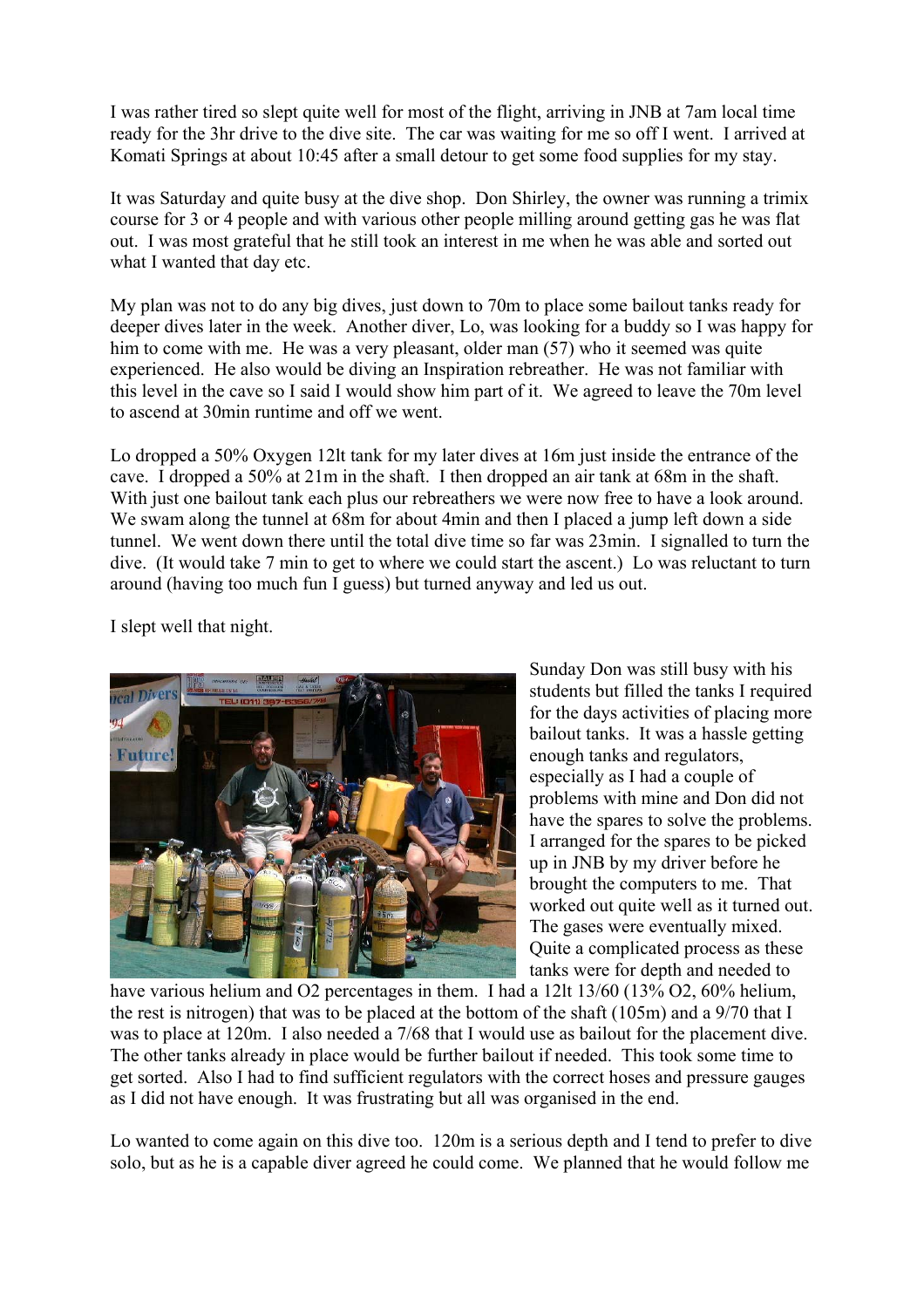10 minutes after I left and we would meet at the bottom of the shaft (105m) as I returned from placing the tank at 120m.

Eventually, in the afternoon I got in the water. The dive went as planned, I placed the tanks where required, and met Lo at the bottom of the shaft as I was returning from 120m. I actually had to wait about a minute for him, but as I could see him coming did so. It was quite funny really. My deco obligation was steadily increasing as I waited, so when he arrived I just wanted to start the ascent. On his arrival I sort of said g'day, lets go. Of course he wanted to look around, which was not part of the plan so up we went. Sorry Lo…..

The next day I sort of had a rest day. I did do a (minor?) dive to 70m to place another tank and reposition another into a better area. It was not a long dive, about 80 minutes.

On Tuesday all was ready for the big push. I was in the water by 0930, feeling good and on my way. I had my rebreather plus two bailout tanks in case the rebreather failed. I also had a small tank for argon that I used to inflate my drysuit. Argon is a dense gas which helps one stay warm. The two tanks were bottom mix, one a  $6\%$  O2/73% He mix, the other a 9/73 mix. These mixtures were hypoxic near the surface, not breathable until about 30m depth. They were designed to be suitable mixes from 180m to 120m really, the 6/73 for the extreme depths. I had to remove one tank to get through a narrow



doorway 7 minutes into the dive at 16m just before the top of the shaft that drops vertically to 104m. Once over the shaft I emptied my buoyancy vest of all air and exhaled completely to get descending quickly. Once on the descent, as the depth increased my actual rate of descent increased. I could then inhale and inject argon into my suit to counteract the increasing pressure (that causes suit squeeze which is rather painful or worse.) On the descent I have to keep a careful eye on the O2 level in my rebreather to ensure with the increasing depth it does not get too high. (See the PPO2 explanation later.) The regular injection of the diluent, a 6/73 mix, keeps the O2 level down enough usually.

As I approached the bottom of the shaft I would usually start injecting gas into my buoyancy vest (BC) to slow the rate of descent. I did this only minimally to keep the descent rate high to the end. (Later I worked out my average descent rate was 22m/minute, peaking at 30 at one stage.) Once on the bottom I immediately headed along the shaft, injecting gas into my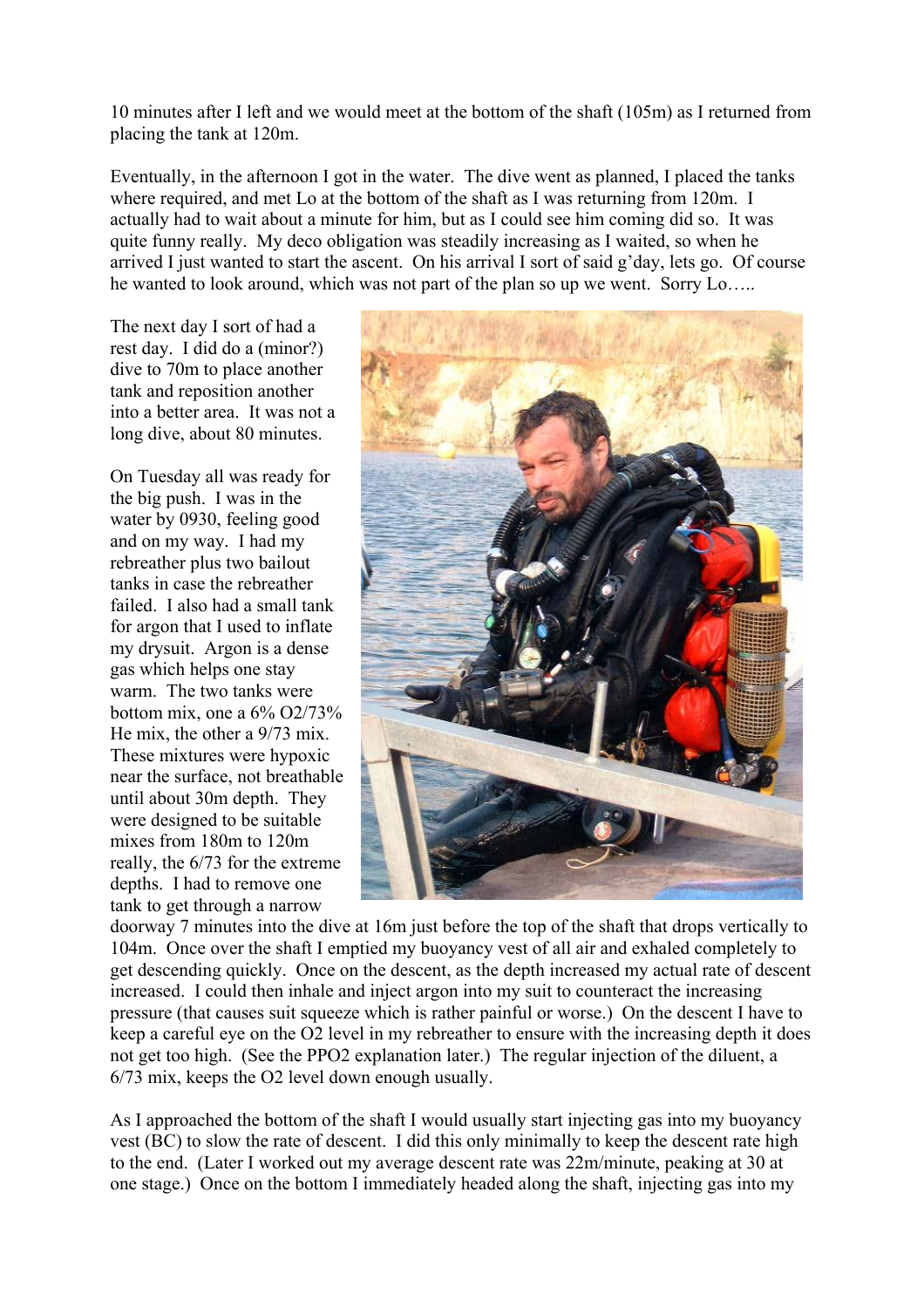suit and BC to get my buoyancy and comfort levels right. I had a 3 minute swim at this level before turning left down a 35deg angle tunnel. Since leaving the surface I had been following a permanent guide line of course. Once heading down the incline the depth increased rapidly. Every breath would require extra diluent being injected into the breathing loop to counter the compression as it increased. I would also have to inject argon into my suit quite often as well to counter the suit squeeze. I passed the tank I had left at 120m previously quite quickly and very soon was at the end of the line left from my previous dive a few weeks earlier. That ended at 152m depth. As I approached this point I got the reel ready to tie on and continue down. That did not take long and I was soon on my way again. I passed a minor restriction at 160m and then it was clear down at the same angle. Reeling out, checking depth, watching the time and injecting gas into the suit kept me busy, and as you can imagine I was in a high state of concentration. As I approached 182m I started looking ahead for a place to tie off the line. The plan before I started the dive was to turn around when the first of the following happened…

- 1. Reach 182m
- 2. Time into the dive hit 30 minutes
- 3. Dive computer predicted time to reach the surface reached 350 minutes
- 4. I felt lonely and wanted out

As it happened I was much earlier than I thought I would be. I hit 182m at the 21 minute point…I had really been motoring. It took me a minute to tie off the line, cut it off the reel and then I started the ascent. Predicted time to the surface was 330 minutes. I had laid 85m of new line.



My ascent rate could not be like my descent, it had to be regulated to about 10m/minute for decompression reasons. I had calculated before the dive that my first deco stop would be at 120m, it was actually at 128m for 2 minutes. At those sort of depths the deco obligation is still increasing so it was a long two minutes. The next stop was at a very convenient 105m for 2 minutes. That meant I could swim along the 3 minute horizontal swim to the bottom of the shaft while on the deco. I reached the bottom of the shaft just before my safety diver (Don Shirley) arrived to check I was ok. At the bottom of the shaft I had planned to use a bit of the bailout tank left there to flush out my loop. This tank had a 13/60 mix. The reduced He (at the shallower depths) would have reduced my total deco time by a few minutes. As it turned out the special fitting would not clip into my

rebreather as it should so I had to ditch that idea. Very strange and it will need looking at when the tank is brought to the surface. Just then my diluent in the rebreather tank ran out. This is not as bad as it sounds but certainly got my attention. The extreme depth meant I used more than expected. On the ascent, with care it is not a problem. As one ascends the gas in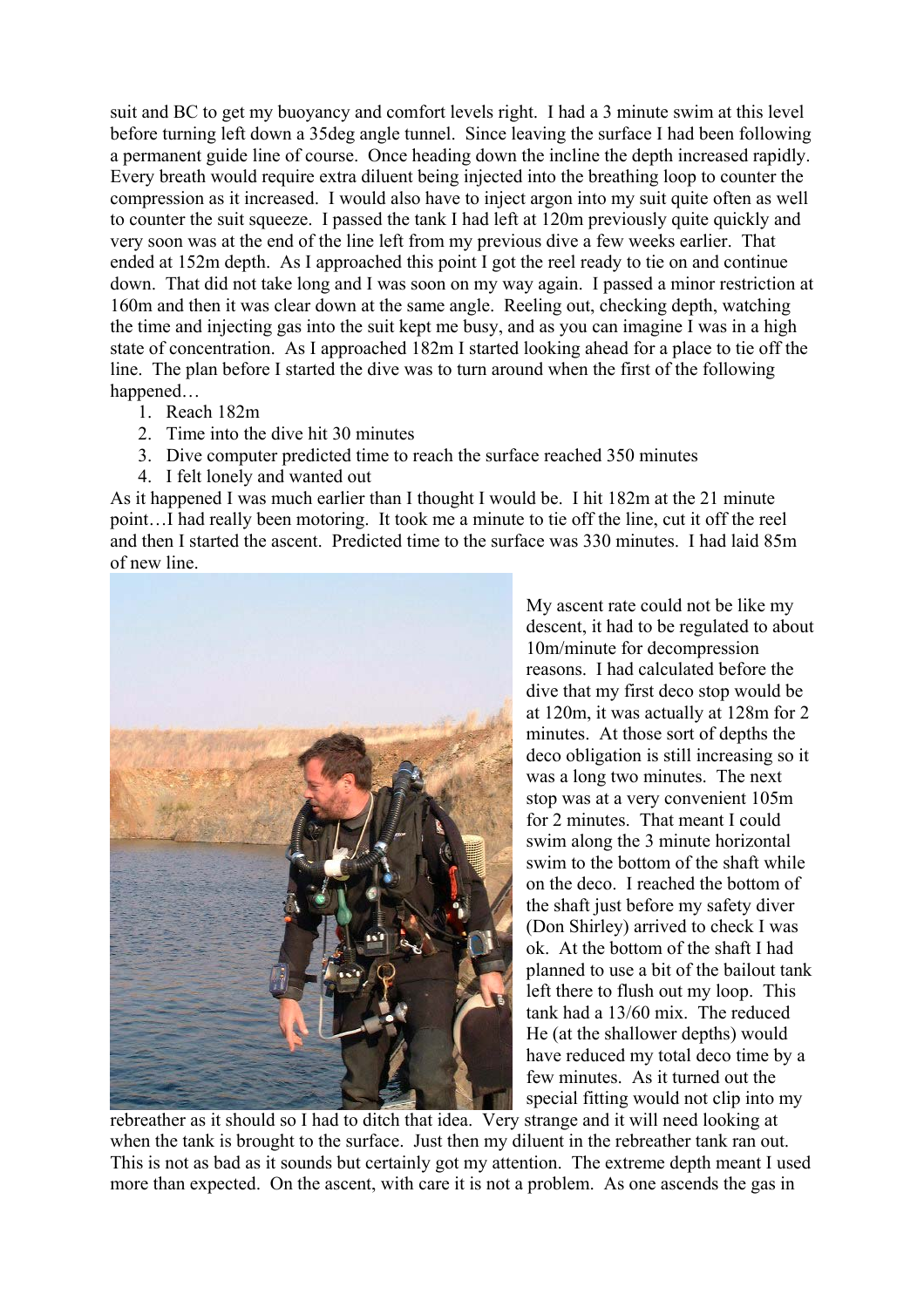the loop expands so some has to be vented anyway (the opposite of the descent). I just had to be careful not to vent too much. The rebreather tank also supplied the gas for my BC. That problem was solved by hooking my BC into one of the bailout tanks I was carrying. I continued the ascent, stopping as my computers told me to. At 55m I hooked into the air tank left there and flushed the entire He out of the rebreather loop. That gave me a bit of narcosis (expected) as the non narcotic He was replaced with the air (nitrogen at depth gives one narcosis). Removing the He as soon as possible was another way of reducing the deco obligation. At this point I had been diving for 54 minutes and had according to my computers 327 minutes to go. I was now stopping every 3m or so for about 2 minutes. At 35m I did another flush this time using a 35% O2 mix. The stops were now 4 minutes each and increasing. By 21m it was12 minutes, by 14m 18 minutes, 12m, 27 min, 9m 37 min, (now out of the cave). At 6m I flushed the rebreather with pure O2 and stayed at that level for 61 minutes. As the O2 was metabolised I would inject a bit more in to keep the breathing volume at a lung full. The last stop was at 3m for 130 minutes. While on pure O2 one has to have a five minute air break to reduce the chance of a O2 convulsion (like an epileptic fit) about every 30 minutes. The 6m and 3m stops were done in open water on a deco frame. Total time of the dive was 404 minutes.



Halfway through this marathon some hot soup was sent down. Lovely! It is in a squeezy drink bottle. To drink it I go off the rebreather onto open circuit O2 in a tank that is on the station (or the air tank if an air break is due). I take a breath, then take the regulator out of my mouth, suck out some soup, then before removing the soup bottle from my mouth I have to blow in some air to counteract the

suction. (If not the ambient water will be sucked in with the soup that is then watery and cold.) Then, finally the regulator is put back in your mouth so you can breathe again. Repeat that process a few times and that is how you have hot soup under water.

The other potentially serious but funny (in retrospect) event of the dive was that my pee valve blocked up. Ladies may not want to read this bit!! On long dives one needs to pee. Let's face it. Being immersed in 17degC water for nearly 7 hours one needs to go! So, I decided I needed to go at some stage on one of the shallower deco stops. Problem…no flow. The body was willing but the pressure would not reduce. Oh, I forgot to explain how it works. I wear a catheter condom. I attach a tube to the end of the condom which in turn is connected to a pee valve in my drysuit. When I want to go I just let it flow. Technology does the rest. Anyway, this time, no flow. I assumed the tube was kinked so decided I would wait until I was in a position where I could put a lot more argon into my suit, feel around and try and solve the problem. Well, no such luck. I could not solve the problem. This was getting serious. The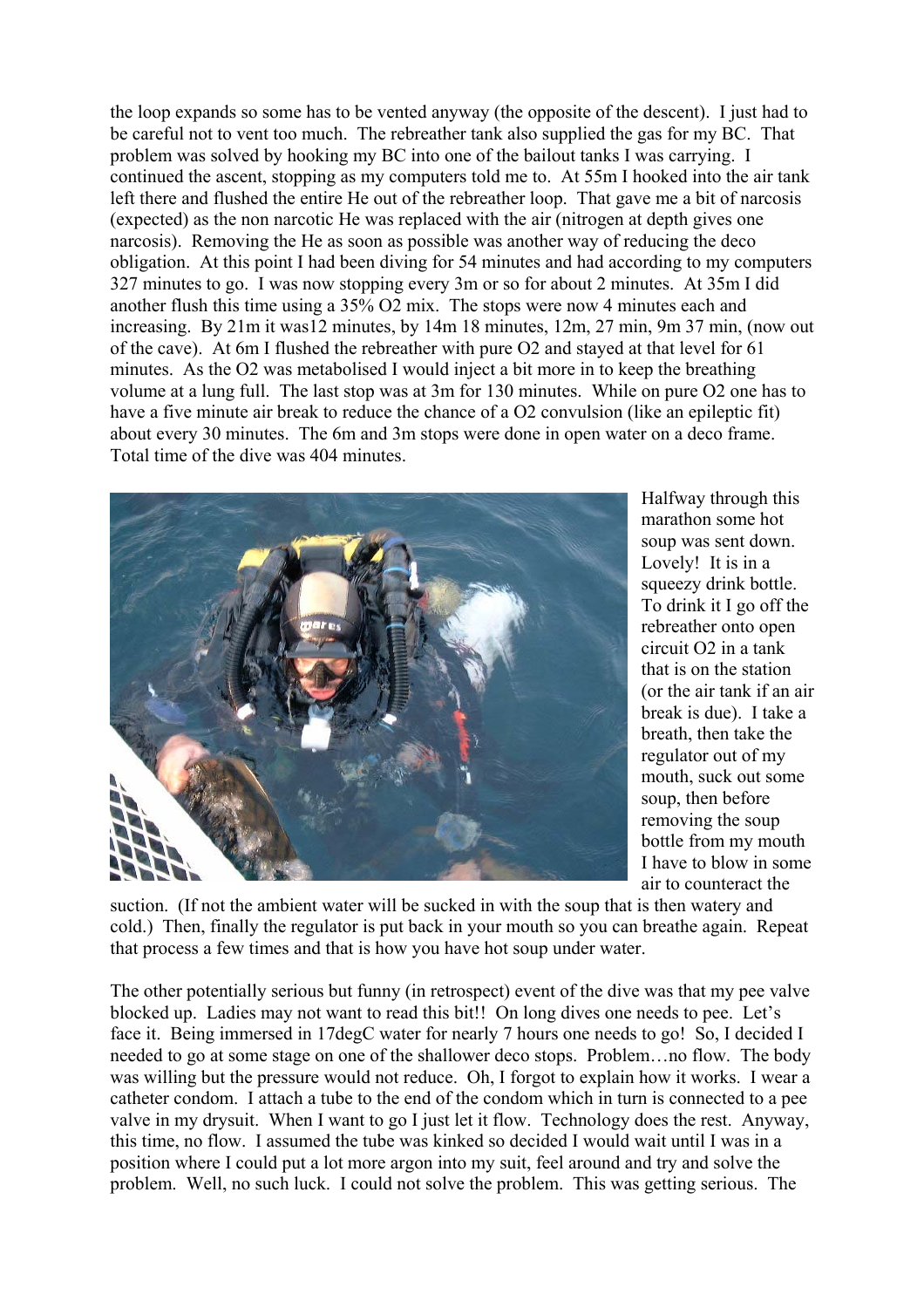pressure in my bladder was very uncomfortable and I was stuck under water for some hours yet. I tried to go a number of times. Finally I felt some give. All this urinary pressure had built to the point the condom started to peel off. Now this condom is glued on so that is no mean feat. It just about turned a certain part of my anatomy inside out. The relief when it finally came was warm (for a short time) and sweet (sort of). Of course I was now peeing into my not so dry drysuit. I had to go twice more over the next few hours. Later inspection of my anatomy…well, I will not go into that. It turned out the pee valve had blocked. I can

tell you, I will be checking that in future before a long dive.

So, what of the dive? A world record for the deepest solo cave dive on a rebreather; also the deepest cave dive (solo or otherwise) on a rebreather.

I then had a rest day to let some of the nitrogen in my body dissipate. Don Shirley could not



resist the temptation to accompany me on the next dive to the end of the line I had just laid. We needed to rethink the bailout gases among other things because there were now to be two of us. Below is an email I have written to the manufacturer of my dive computers (the VR3) about the next dive. It gives an account of the events, including a brief summary of the dive described above.

## VR3 = name of the dive computer

 $PPO2$  = partial pressure of oxygen

Scrubber = unit that holds chemical that scrubs CO2 from the breathing gas mix. Dalton's Law  $=$  A gas is made up of various constituents. Air (from a diving point of view is .21 O2, .79 N2. Thus the total at the surface of the unit of air is 1.0. At the surface the ambient pressure is 1 atmosphere. At 10m, the ambient pressure is 2 atm. That is 1atm of air plus 1 atm of water. At 20m it is 3 atm, 1 atm of air and 2 atm of water…and so on. 180m depth is thus 19atm. Now, if you are breathing air, the mix proportions remain the same, but the pressure you are breathing equals the depth in atm. Thus at 20m, (3atm), the partial pressure of the gas constituents you are breathing would be,  $O2...3 \times .21 = .63$  N2…3 x .79  $= 2.37$ . Add  $.63 + 2.37 = 3$ atm. Thus, in this example, the partial pressure of O2 (if air was being breathed) would be 0.63. One can only breathe O2 up to a partial pressure of about 1.6 (when diving) before the risk of convulsion becomes too high. At the low end, depending on the exertion level a partial lower than .20 is not safe either. At 180m I was breathing a mix that was just  $6\%$  O2 to keep the partial pressure within safe limits. Obviously, breathing a  $6\%$ O2 mix at the surface would result in one falling over quite quickly. So that gas could not be breathed all the way to the surface. Hence me changing gases as I got shallower. So my 6/73 mix at 180m gave me a partial pressure of 1.14. At 30m it would only be .24, so that was about as shallow as I could go with that gas.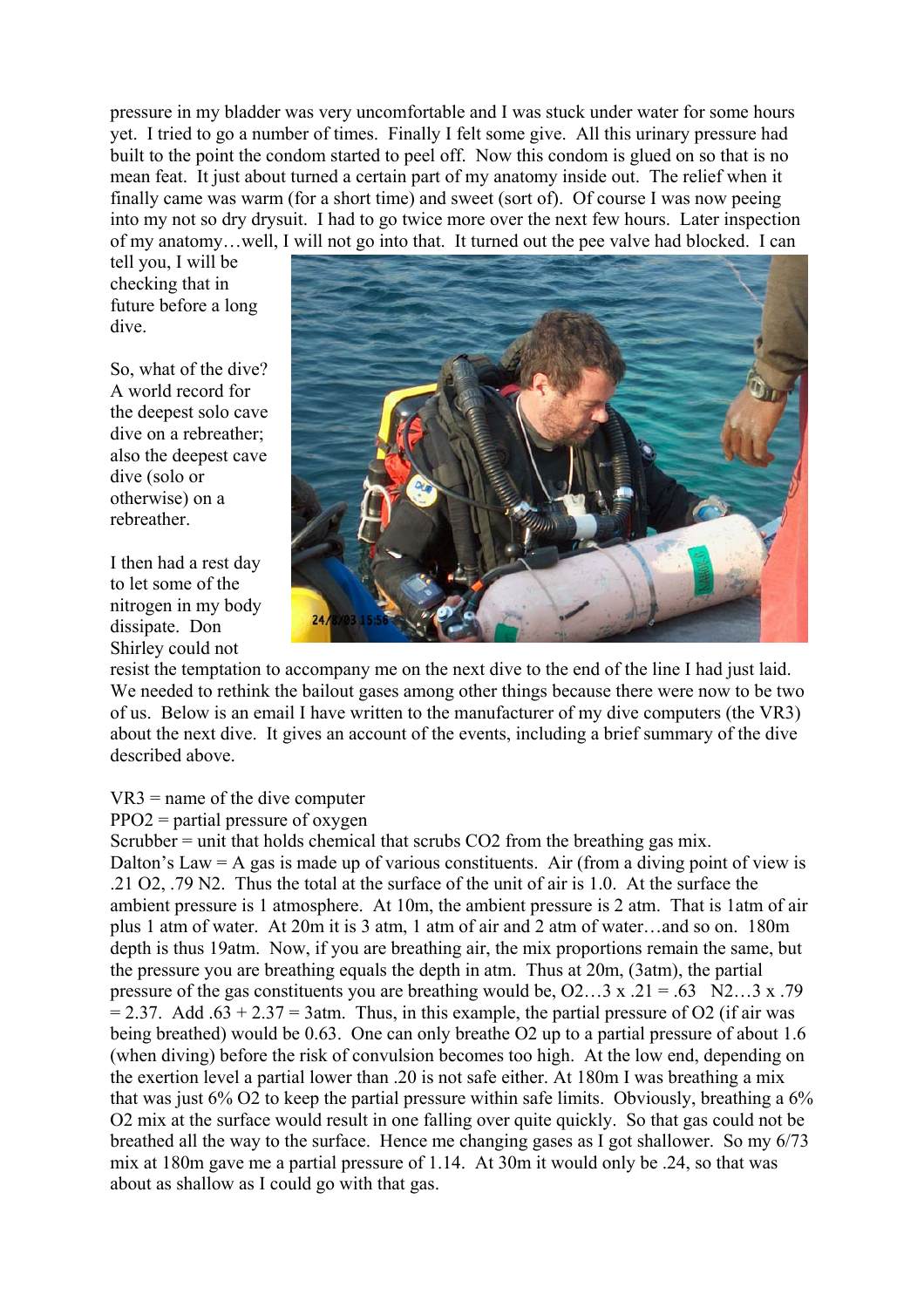*I have been using the VR3 for a couple of years now, and am impressed with it in general. I recently purchased a second one so I had two for some of the dives I am doing.* 

*In the last week I have been in South Africa at Komati Springs doing some deep cave dives. The aim was to extend the line into the deepest section of the cave. They were all to be solo dives. I would be using my Inspiration rebreather. The first two dives were to position bailout gas. I placed the following (all 12lt tanks)…* 

- *1. 9/70 122m*
- *2. 13/60 104m*
- *3. 16/44 68m*
- *4. Air 55m*
- *5. 35% 35m (two tanks)*
- *6. 50% 21m (two tanks)*
- *7. 50% 15m (Cave entrance)*
- *8. O2 and Air at a deco station*

*Most of the above tanks had whips so that I could plug them into the rebreather if required. Not all though, as I did not have enough suitable whips. The positioning and quantities were to suit the anatomy of the cave. My original planning was just one tank placed in the positions indicated above, but with no tank at 68m, but I decided to place the extra tanks to cover a two diver team for later. I planned to carry two 12lt bailout bottom gas tanks, one 6/73 and the other 7/70. The Inspiration diluent was 6/73. This diluent tank also supplied my wing gas.* 

*I did the solo dive as planned to 148m where the line ended, tied on and extended the line to 182m. I laid 85m of new line. The VR3's worked perfectly. My plan was to turn the dive if one of the following occurred…* 

- *1. Run time of 30 minutes*
- *2. Reached 182m*
- *3. Time to Surface prediction was 350 minutes*
- *4. I wanted to get out.*

*I programmed the VR3's with all the gases, most turned off as they would only be used for bailout. 6/73, 13/60, Air and O2 were "on". The run time was 404 minutes. I reached the 182m point at a run time of 21 minutes (I was motoring!!) At the turn the predicted time to surface was 340 minutes.* 

*The next day was a rest day. Don Shirley, licensee of IANTD Africa could not resist the dive with all that gas in place so decided to come on the next dive. He wanted to just get to the end of the line to "see the country". We discussed carefully the bailout gas situation and were happy we had sufficient with a couple of additions. We would take in a 72% O2 for the entrance of the cave and move the 50% 7 minutes swim into the cave at 16m. Also Don would carry an extra 9/70 and drop it at 120m with the other tank. We would both carry two bottom gas bailout tanks.* 

*On the day all went to plan on entry and descent. I moved the tank from the entrance 7 minutes into the cave. We were about a minute behind my runtimes of the previous dive, understandable with the tank positioning etc. I had an annoying mask leak that needed to be fixed enroute. Clearing one's mask at serious depths eats the diluent. I was watching my on board diluent supply carefully. On the previous dive I had used it all by 182m; just injecting into the loop and wing as the depth increased did that. I planned to plug in the left side bailout gas when down to 50 bar. Ascent would not mean I used much or in actual fact, any.*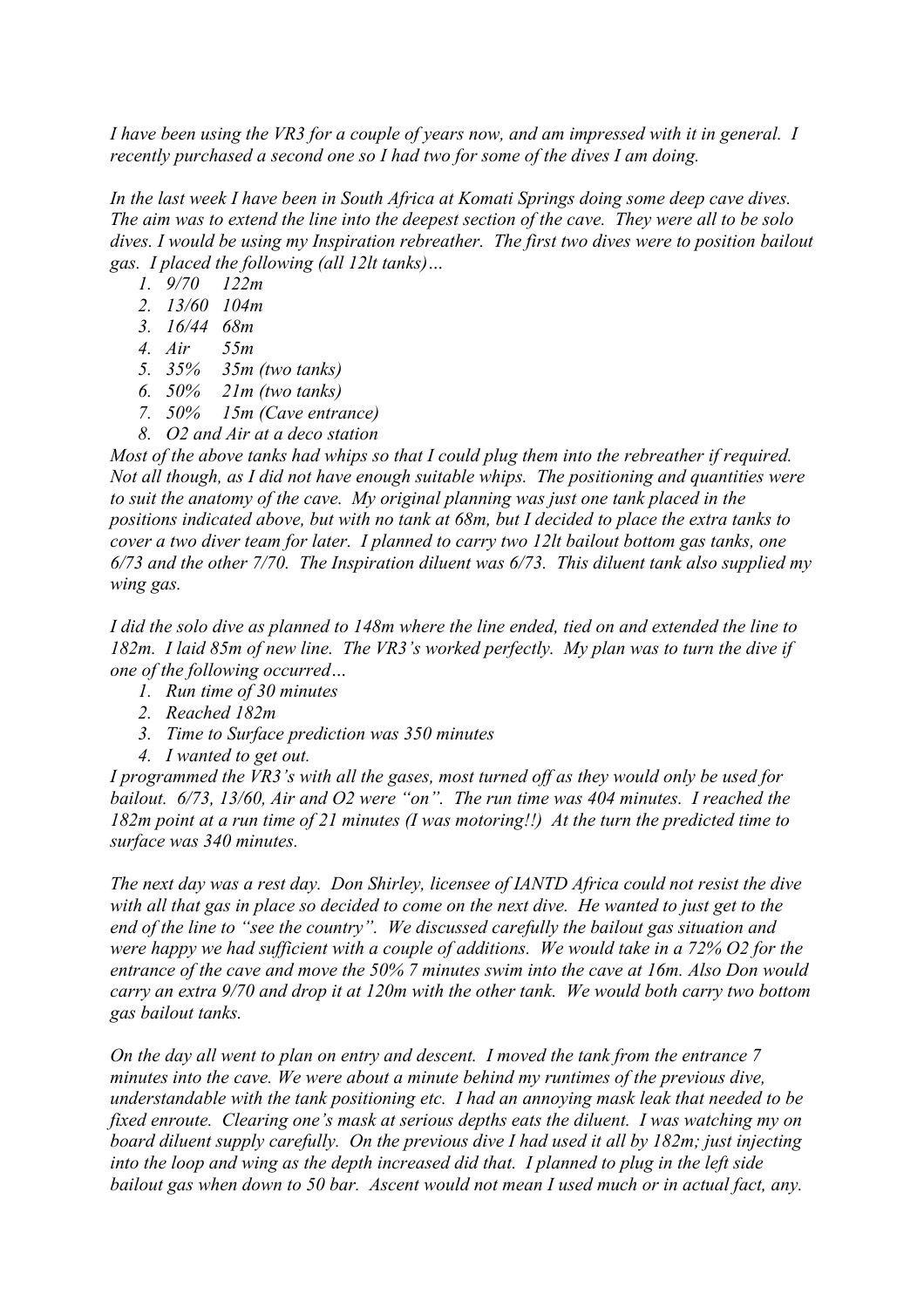*In the event I decided during the descent at 105m to plug the left bailout whip into my wing gas supply thus keeping all the remaining onboard gas for diluent.* 

*At 181m there was a muffled thump, and at the same time my Inspiration electronics started to play up. The left (master) handset went dead and the right started flashing on and off rapidly. Now that got my attention I can tell you! I flashed Don with my light, did not wait for a response and immediately turned. I started the ascent, swimming up the 35deg angled tunnel and at the same time deciding what to do. I managed to get the left handset going again by turning it off and on and the right one stopped flashing. That solved the problem of having to go either OC or semi-closed. Semi-closed with the limited onboard diluent would have meant unplugging the wing and plugging the bailout into the Inspiration diluent supply. Even though I now had electronics back I could hear a constant funny electrical sound, sort of like a distant sonar, that did not sound good. It seemed to be coming from behind my head, was quite faint but very distinctive and not normal. I had the feeling my electronics were being fried and would only be available for a limited time.* 

*On inspection of my gear later I discovered that the audio alarm unit had imploded, causing all the problems. Later discussion with AP Valves revealed they are pressure tested to 160m. I guess we were operating the Inspirations well outside their design parameter depths!!* 

*The first deco stop was at 126m which was very convenient as the 120m tanks (placed slightly deeper than 120m for convenience) were within reach. We each clipped one on as by this time Don had caught me up. The next deep stop was at 105m. While there both handsets started flashing on and off rapidly, O2 injection ceased and there was no longer any PO2 indication. That was it, time for semi-closed operation. I showed Don the flashing handsets which elicited a response that sounded remarkably course!! and he then signalled semi-closed operation. I had started that already and couldn't agree more with the suggestion. Once I got my brain in gear I started to think through the ramifications of the situation. I had semiclosed operation for about the next 3 hours until I could get to 6m and flush out all the diluent and run the unit as an O2 rebreather. I had 50 bar of on board diluent so would need to plug in a bailout gas to have sufficient to reach the next staged tank at 68m. That took 14 minutes with deco stops but amazingly the 50 bar lasted…just. At 68m I dumped the deeper of my bailout gases, picked up the 16/44 tank, plugged in the whip and sort of breathed easier. I did not switch the VR3's as just 10m further up was the air. There I dumped the other of my deeper gases and picked up the air. I did a full flush onto air and immediately noticed the narcosis effect. (Mild only.) Now I had the time to switch the VR3's. Remember, I am operating semi-closed, and that requires one hand to manually inject the flushing diluent every 4 breaths. Programming the VR3, namely turning on a gas, selecting it and confirming the selection all takes time, and requires two hands in effect. I managed to change one VR3 reasonably efficiently on the second attempt between breathing operation requirements. Almost through making the changes a gas injection was required. By the time I got back to the VR3 it had given up waiting for me and I had to start again. On the second attempt, as mentioned, I completed the task. The other VR3 gave me more trouble. It took three attempts, in between gas injections to get it done. I figured I had to prioritise to the breathing, as if I went unconscious it would not matter what the VR3's said. As I continued up I had 5 stops between 55m and 35m over the next 17 minutes. I turned on the next gas, 35%, while on the ascent to where it was waiting at 35m. It was busy, what with wanting fresh gas so often and all, but I was in the swing of it now. Don had been left behind on his Abyss Explorer stops way back at 85m and was some 10m or more below me now. At 35m I dumped the 16/44 tank and picked up a 35% tank, plugged it in, flushed and switched the VR3's. Not so bad having eliminated one of the steps by turning on the 35% gas earlier.*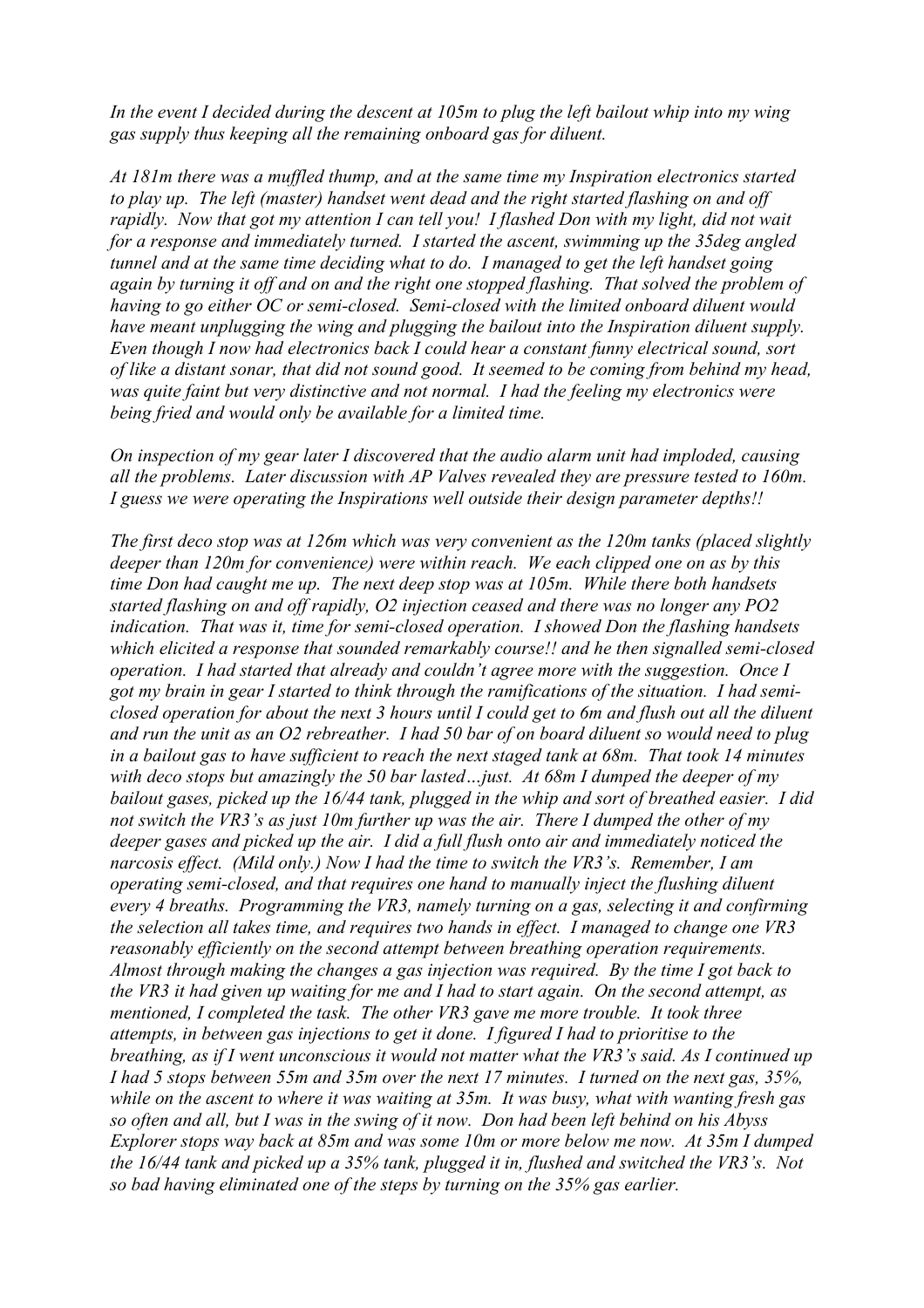*As an aside, while at 16m and on the 35% gas I needed to pass through a tight restriction that required me unclipping one of my side slung tanks. This was in fact the 35% one that was plugged into the Inspiration. Once through the restriction I got into a bit of a tangle. I was due to inject fresh gas into the loop so exhaled overboard. I then discovered I could not find the inject button on the counterlung. It was all twisted and goodness knows where. I calmly tried to solve the problem but to no avail. It was time to go open circuit as I was running out of breath. (I had exhaled remember!) I closed the loop mouthpiece puffing out the last of my stored breath to make sure the loop did not get water in, and then found I could not find the stage regulator. Things were getting desperate. I took an involuntary part "breath" and swallowed some water. I quite calmly then decided I was about to drown and seemed to cope with that thought without panic. That water ingestion I think did give me incentive for another minute of no air time though! Anyway…I eventually found the regulator, took some calming breaths of glorious 35% gas, sorted out the tangle and went back on the loop in semiclosed mode again. Talk about a near-death experience! To top it off, I had just swum past the 50% tank I had dropped off at the start of the dive and could have swum back a couple of metres to that and breathed off it until the mess was sorted out. As it was, I completely forgot about it as the "event" took place. Pretty stupid really! The lesson, know where the inject button is before exhaling overboard.* 

*I stayed on the 12lt 35% gas for the next 126 minutes until the 9m stop was completed. I used about 150 bar. That was 1800lt at an average depth of 16.6m which works out at just over 5lt/minute while on semi-closed mode. I had time on my hands now so decided to see if it was worth switching to the 72% rather than the 50% I had with me. I was at the cave entrance; Don was still in the cave out of sight so I was mindful that he may need bailout gas too. I turned on the 80% I had in the VR3 and saw the advantage was not worth the switch to 72% (using 80% was close enough for what I was doing), so stuck with the 50%. I kept doing the deco in the cave entrance waiting for Don. I was just starting to get concerned when he appeared. He looked like a balloon salesman. He was festooned with 7 x 12lt tanks. I wished I had a camera. Once he had completed his 12m deco we moved slowly to the deco station and I spent the next 183 minutes on the rebreather flushed with O2 in the loop. At least I was now off semi-closed operation, having been operating semi-closed for the last 199 minutes.* 

*From the 12m stops on I had started extending them due the lower than planned PPO2 (1.25 set in the VR3's) that I would have been experiencing while on semi-closed mode. I added 5 minutes to the 12m stop, a further 10 minutes to the 9m stop, 15 to the 6m stop and 20 to the 3m stop. I could have reduced the PPO2 in the VR3 from 1.25 to say 1.00 I guess, but it would have been just that, a guess, so opted to extend the stop times instead.* 

*It is worth commenting on the scrubber. We were using high quality (fine) sorb and at no stage felt that we had exceeded the scrubber time available. I put in 7hrs on it, and Don 40 minutes longer than that. The fallback position was to go open circuit on O2 (and air). We had ample supplies of both at the deco station. Interestingly, Don ran his on board O2 out with 2hrs to go of his deco, so plugged in another tank to his unit. I still had 90bar of onboard O2 at the end of the dive. Don was obviously doing more O2 flushes than me!* 

*Andre, Don's lovely wife provided competent surface support while we were on deco, even sending down mini Mars bars at one stage and offering hot soup.*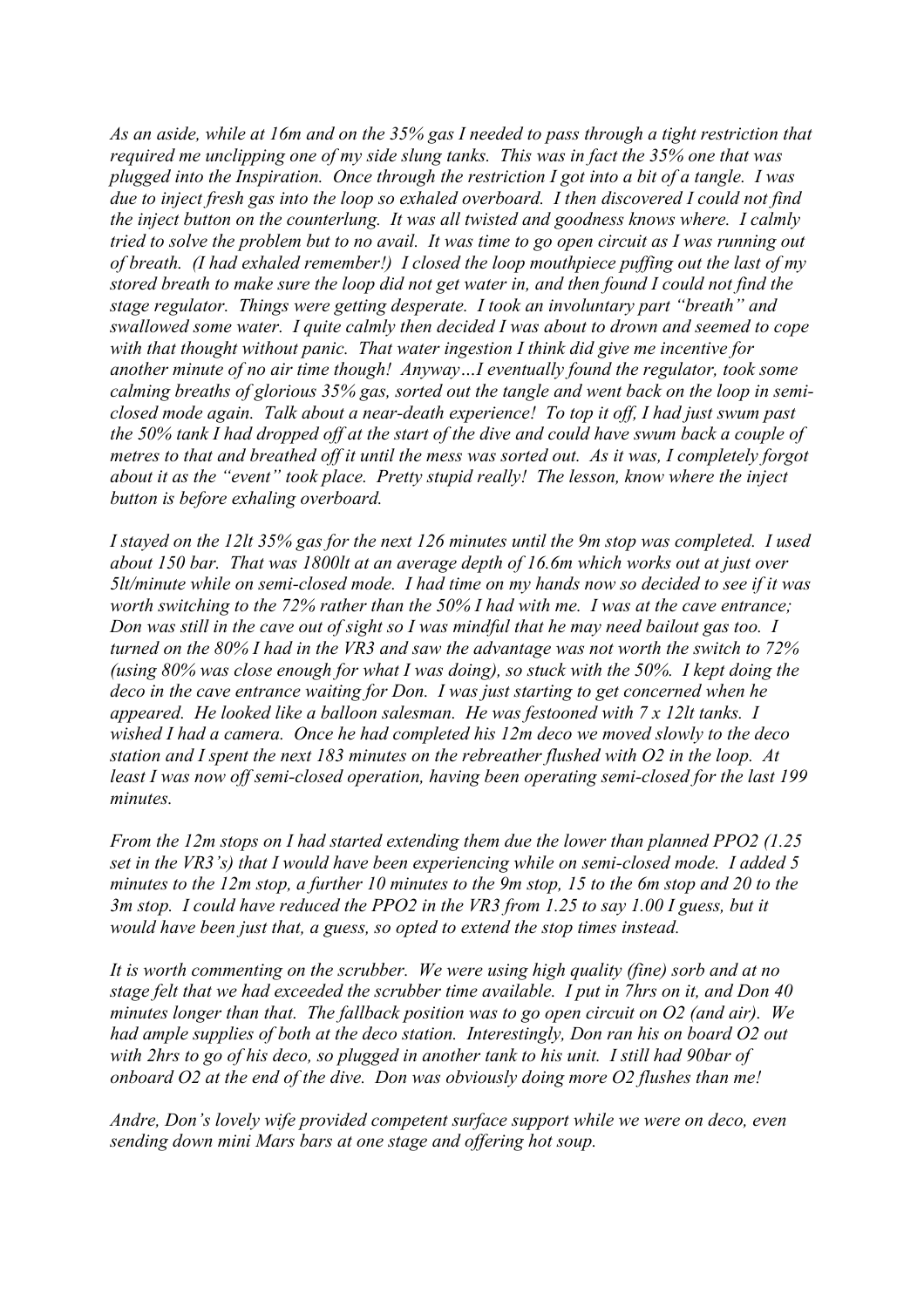*Now to the point of this letter! Sorry it took so long. It is a suggestion that would really enhance the VR3 operation based on my experience.* 

*When programming the gases, instead of having the options "on" and "off", have the options of "on", "bail" and "off". Then, in the divers options menu (DVo,) you add the option to turn on, in one go, all the bailout gases that are currently set to "bail". That way you can have all sorts of gases in the unit, with the normal planned dive gases as the "on" gases. If one needs to bailout then it is very simple. Go to the DVo menu, turn the bailout gases "on" and now the normal planned dive gases AND the planned bailout gases would be on. That would just leave the other "off" gases still off. Suddenly, and very simply the VR3 now is setup for your bailout plan. This change would reduce the workload significantly when in the situation I found myself.* 

So, that was that dive. To expand a bit on semi-closed operation. The rebreather normally is a closed circuit. That is, the only gas that is used is the O2 that is metabolised. As the gas is exhaled, any CO2 is scrubbed out, then the level of O2 is checked, and if not high enough more O2 is injected. This O2 level checking is done by three sensors. They feed the raw data into two independent computers. The computers determine how much O2 to inject, and then sends the signal to the injector to do the job. If the O2 level is too high or two low the computers send a signal to a noise generator that emits a load buzz. That gets your attention to check the computer readouts to see what is wrong. (A sort of last resort "Do something or die" signal.) It was this buzzer that imploded. The rebreather operates at ambient pressure. Thus great depths do not cause it to be crushed. The electronics also operate at ambient pressure as well. Quite a clever design actually. I am not sure if this buzzer operates at ambient or not. That I have yet to check. Anyway, the buzzer has a sound chamber (it seems) in it and this chamber collapsed. If it should have been at ambient then something went wrong (a blockage). Anyway, when it failed that let water into the electronic systems, so they failed. With no PPO2 readouts I had no way of determining the O2 content of my breathing mix. Obviously, if no O2 was being injected then the breathing mix would quite quickly go hypoxic and I would become unconscious. If on the other hand, the O2 level was too high then I would likely have a O2 convulsion, effectively be unconscious. Either way, it means one would drown, and not know it was happening. So, if the electronics completely fail, as happened to me, then there are two solutions. One is to go open circuit onto the bailout gas. At 180m, one 12lt tank of gas will last 6 minutes. That same tank at 6m would last me 90 minutes. So, it is best not to go open circuit unless absolutely necessary. The other option is semi-closed. When one breaths in and out only about 4-5% of the available O2 in each breath is actually used. Thus, it is not unreasonable to breathe the same gas 4 times before expelling it overboard, as long as the CO2 content is scrubbed out first. If the only problem with the rebreather is that you cannot measure the O2 content, then one can go semi-closed, still using the scrubber to get rid of the CO2. (If the loop was flooded then nothing could be done but go open circuit.) Thus, I went semi-closed. That involves breathing out all the gas into the water (overboard), then as I breathe in pushing a manual injector button to inject more diluent gas into the breathing loop. I then breathed that gas for 3 more breaths before breathing it overboard on the 4<sup>th</sup> breath and starting the process again. If I was in a high exertion situation I expelled the gas after three breaths, if stationary, relaxed and quiet on a deco stop I sometimes pushed it to five breaths. The effect is to save a huge amount of gas. As I mentioned above, I used 5lt of gas per minute (corrected for the depth) on average. If I had been open circuit it would have been 15-20lt/minute. As a final note, the O2 in the rebreather tank is not available at depth because it would cause me to convulse. Once I got to 6m, and it was safe to breath I flushed the breathing loop with pure O2, so that all that was in the loop was O2, and then I could resume using the rebreather in fully closed mode because I knew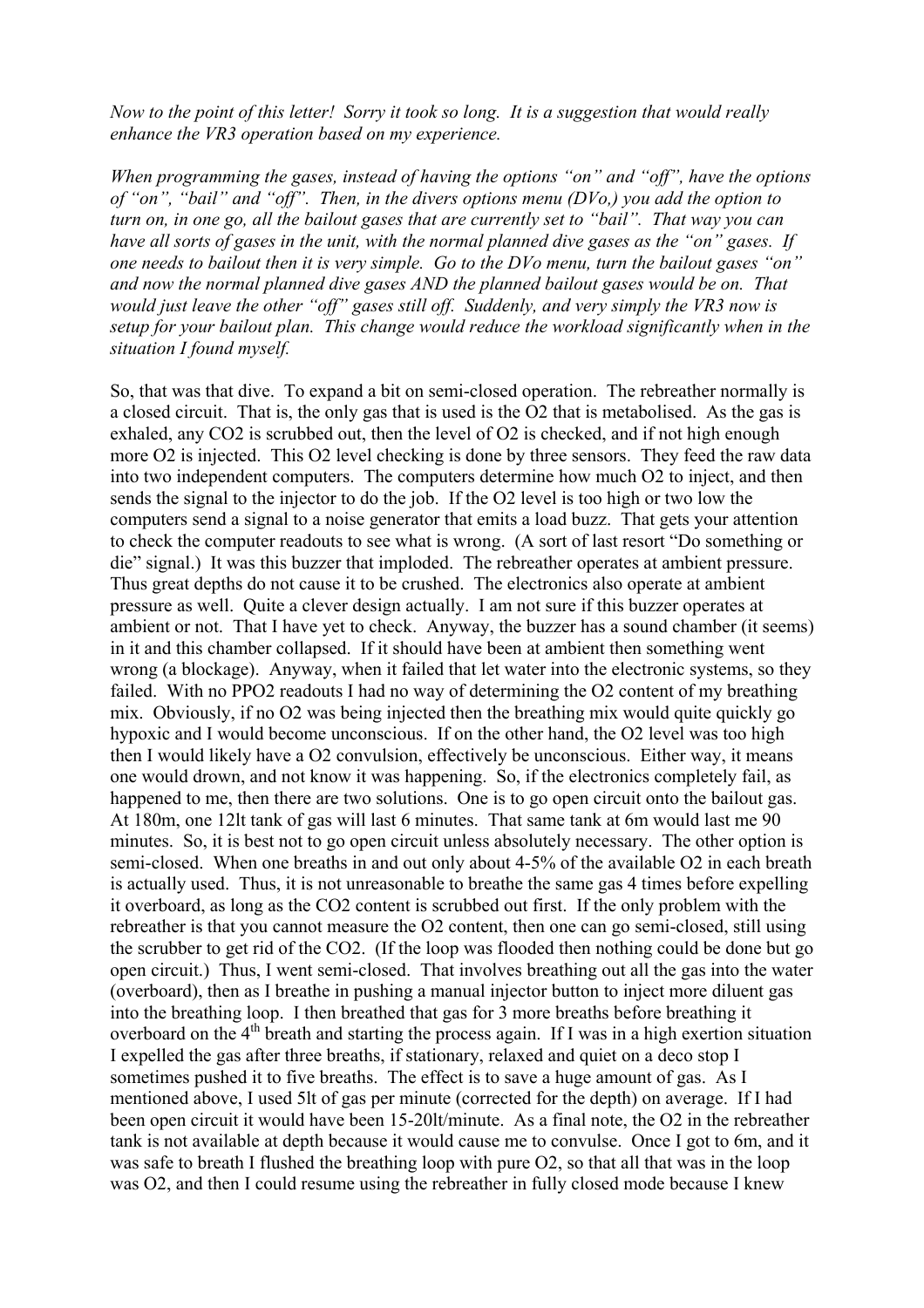exactly what was in the loop, so did not need any sensors. I hope that explanation is of some use??

After that dive I had the next day off. On that dive with Don at about 135m on the way down we passed another shaft with a small steel door in it recessed back into the shaft a way. We later developed a theory that that was the exit point of a shaft we had explored down to 110m some weeks earlier on a previous trip. We could not dive any deeper on that occasion because we did not have appropriate gases with us. For my last dive before heading back to HKG I decided to set up the appropriate bailout gases (most were in place from these other dives) and see where that tunnel went. Don once again would be my backup diver.

It was Saturday morning so we decided to be in the water by 6am. Well I would anyway. Don would follow 25 minutes later to meet me as I emerged at the 68m level. (The start of this other tunnel I was to explore.) I took three 12lt tanks with me plus the rebreather. I dropped one of the tanks off at the 68m level at the start of the tunnel. I had to run a line down as I went. I had two reels with me for that purpose. To get to the start point involved following a previously laid line, jumping from that line to another previously laid line. (To jump means in this context use another small reel with line on it to connect one line to the other, thus always having a continuous line to the surface. I then followed that line to where I had to jump once again to another line. Eventually I got to the point where the unexplored tunnel began. Then I tied one of my main reels to the existing line and began the descent down the fairly narrow inclined tunnel, running the guide line as I went. I reached the 110m point, where we had got to previously. There was a brick wall with small steel door in it at that point in the tunnel. The door was closed but I could get around the side of the brick wall and continue down. The tunnel got much narrower now, with some steel spikes sticking out from the walls. I had to take care around those. At about the 125-130m point the tunnel was quite narrow, just room for me but awkward. I was now moving feet first descending straight down. This was taking longer than I planned. I had planned to turn the dive at 30 minutes or 140m, whichever came first, but as I was so close to the end kept going a bit longer. A few metres from what appeared to be the bottom, with the reel nearly empty of line a tangle



developed on the reel. I did not waste time trying to sort it out at that point; I just tied on the other reel to continue down. At 139m I reached the bottom. There was another brick wall with a small closed steel door in it, and this time no way around the wall or through the door which was rusted shut. End of the road. Runtime

now was 33 minutes. Time to go! I started reeling in the second line. Once that was done I had to deal with the tangle. At 140m underwater these sorts of tasks are not simple. It was not going to be easy and I really needed that reel to work so I cut the line, leaving the tangled bit on the reel, tied on the severed line again and started winding the line in as I ascended.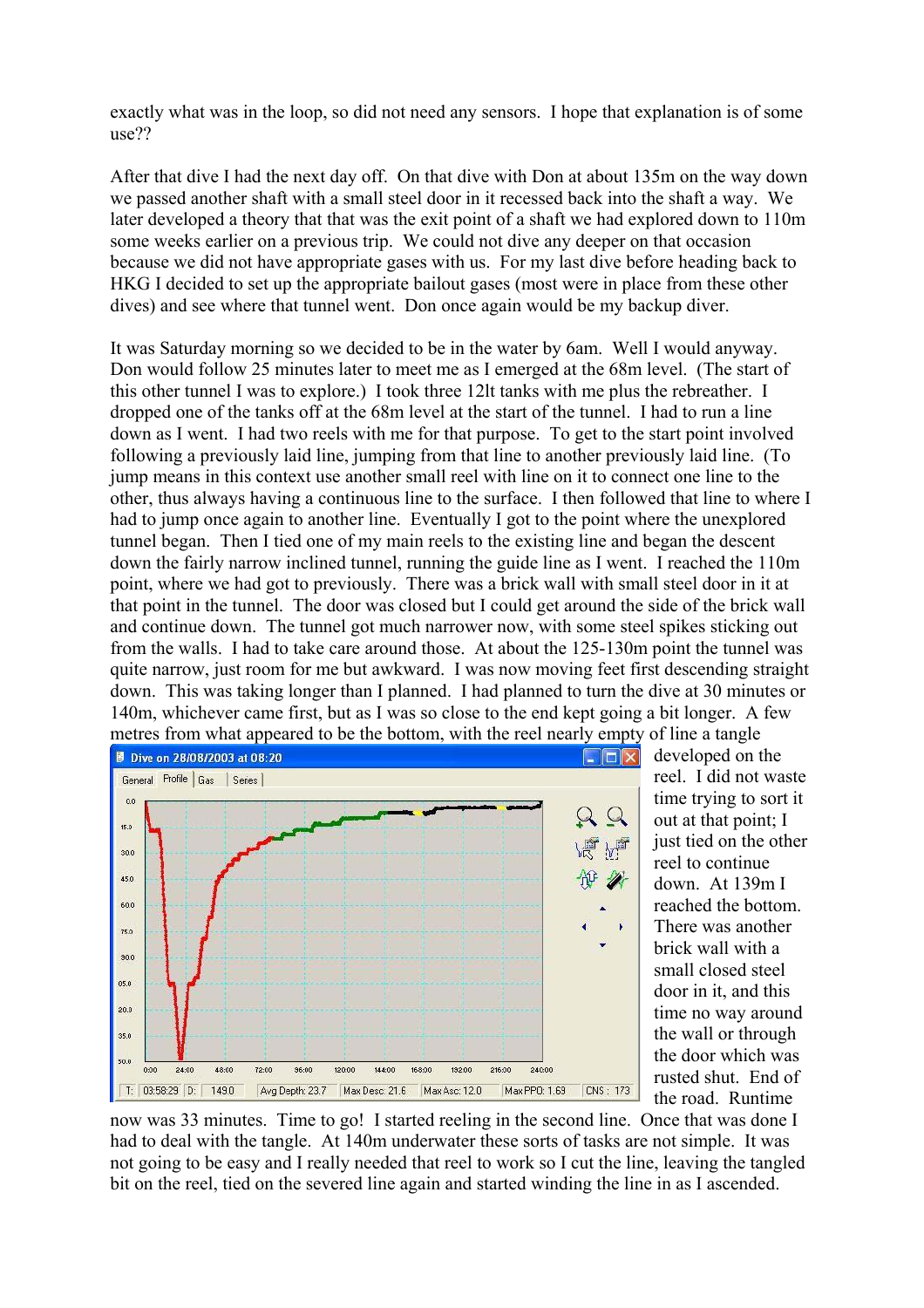There were three deco stops below 68m, 120m, 100m and 81m, each stop for two minutes. At the 81m stop another tangle developed. Good grief! The reel I was using was so easy to get into trouble with!! I could see Don waiting for me at 68m. I did not muck around, just cut the line again, tied it on once more and continued up. This was all rather messy.

On reaching Don at 68m I picked up the tank I had left there, flushed my rebreather with gas from that tank (less helium in that mix which means less deco). We then started the exit. That involved retrieving the two jump reels as we went on an 11 minute swim at 68m. That took us to the shaft and the ascent could be continued. I had much more deco to do than Don of course, so he was soon above me. There were 19 deco stops in all that took a total of 326 minutes to complete. Don was out of the water 2 hours before me. During the ascent I flushed again at 35m onto a different gas mix (35% O2) and then at 6m flushed onto pure O2. As we ascended we also picked up the tanks that had been left in case of emergency bailout. I was carrying five 12lt tanks in the end and Don 6 by the time we emerged.



When the deco time was up, and I ascended through 1m towards the surface I felt a pain in both my shoulders. Not severe but the onset was distinct. I sat on the surface for a couple of minutes trying to assess what was happening and rapidly came to the conclusion I had a DCI hit (Decompression illness…the bends). Don was there so I told him and said I should go back down. He agreed and we briefly discussed how we would handle it. Time is off the essence in situations like this. There is an in water recompression

protocol called "The Australian Method" that is well regarded and that was what we would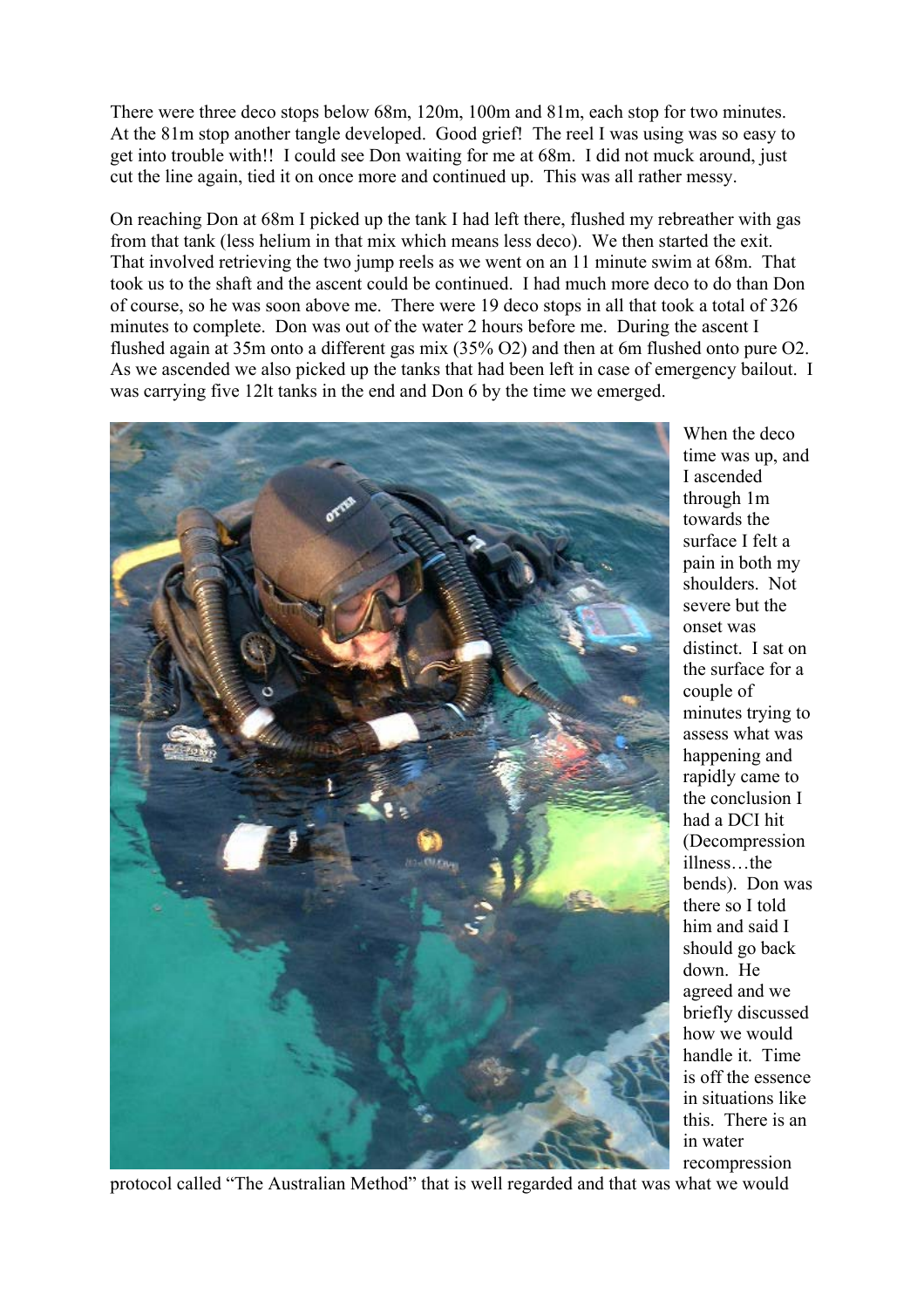do. In short summary it is down to 9m on O2 for 30 minutes, ascend to 6m at 1m/12 minutes, stay at 6m for 30 minutes, ascend at the same slow rate to 3m for 30 minutes, ascend at the same rate to 2m for 30 minutes and then ascend at the slow rate to the surface. When one descends initially to the 9m it is normal for the pain to disappear. If at any stage on one of the ascents the pain reappears go back to the previous level for another 30 minutes before resuming the ascent. I had already been on O2 for 163 minutes while on deco that day (with a few 5 minute airbreaks to give the lungs a rest) so we thought going to 9m would be a bit risky. I had been on O2 for so long already going to 9m on 100% O2 would make the risk of a convulsion too high for safety. Thus we elected to start the recompression at 6m instead. I was back at 6m within 5 minutes of hitting the surface in the first place. Don then went to kit up so he could be in the water with me. The previous dive had been 358 minutes in length and now I was facing another  $2$  hours  $+$  in the water.

Back at 6m the pain disappeared, a good sign. Don acted as a runner for me. He brought some food, sliced apple, and drinks to keep me hydrated. I spent another 131 minutes in the water and when I emerged I had no pain…excellent. I stayed on the pontoon on the water for an hour breathing O2, then went back to the house (not far away) and lay on the bed breathing O2 still. The pain in my right arm returned at this stage. It was just a dull ache but there. During all these goings on Don and his wife had been consulting with DAN, my diving insurance people. They are top rate and told us what to do. With the return of the pain they said I should go to the chamber for recompression therapy. That involved a 3hr drive to Pretoria where the nearest chamber was. The problem was it also involved climbing from 3000ft to about 5000ft, a situation that would aggravate the bubbles causing the trouble. Don drove me in my rental car. As we climbed there was no increase in the pain at all. Very strange! We got to the military hospital at about 9pm that night. I was examined and the course of treatment determined. 6hrs in the chamber, starting at a depth of 18m on pure O2, then a staged ascent. At 18m that is a PPO2 of 2.8 on 100% O2 so there is a real chance of a convulsion. They cause no harm when not underwater, apart from maybe biting your tongue! As it was, I felt no symptoms of a pending O2 hit during the chamber session. I emerged from the chamber at about 3am Sunday morning. When at depth in the chamber the pain disappeared, but it reappeared when back at the surface, but to a lessor extent. It was determined I should have another session 2hrs long at 4pm Sunday afternoon. We slept at a friend of Don's house for what was left of the night. Once we emerged late morning I had to contact Ann and tell her the good news, and of course rearrange life as I would no longer be travelling back to HKG as planned.

For the next few hours Don's friend gave us a tour of Pretoria. He was Afrikaans so he took us to some significant sights of historical interest and gave his point of view on the Afrikaans situation and history. It was very interesting and enlightening as I knew very little about. Of course Don is English, so we had a lot of fun as well having digs at each other from a historical point of view.

Back in the chamber produced another small improvement to what was just a dull ache anyway. It lessoned at depth, but returned actually slightly worse at the surface. That caused some consternation. The chamber operator ascended quite quickly from 12m on that session and I suspect that aggravated the situation. The attending doctor determined another session was required…groan. This caused all sorts of complications as Don needed to get back home. He ended up taking my rental car and going and his friend looked after me. They were all extremely kind and helpful.